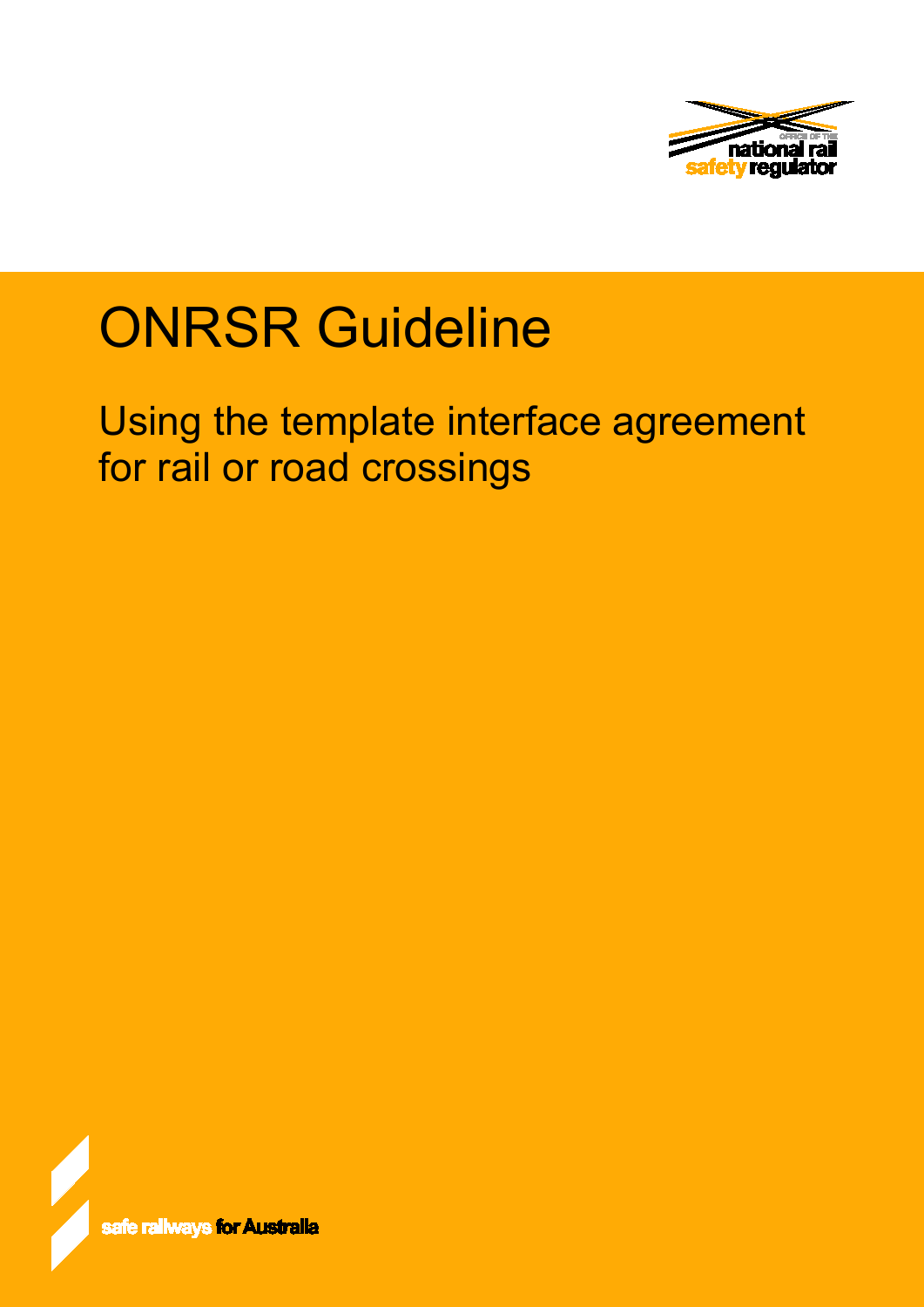| Document control              |                                |  |  |  |
|-------------------------------|--------------------------------|--|--|--|
| Objective ID:   A503606       |                                |  |  |  |
| Version number: $\vert$ 2.0   |                                |  |  |  |
|                               | Approved by:   Chief Executive |  |  |  |
| Date approved:   16 June 2019 |                                |  |  |  |

Policy changes to version 2.0:

- **>** Updated to reflect new penalties and definitions under the RSNL
- **>** Additional information on legislated road maintenance boundaries, content of the interface agreement register and clause 2 included

Office of the National Rail Safety Regulator Level 1, 75 Hindmarsh Square, Adelaide SA 5000 PO Box 3461, Rundle Mall, Adelaide SA 5000 Phone: 08 8406 1500 Fax: 08 8406 1501 E: [contact@onrsr.com.au](mailto:contact@onrsr.com.au)

- W: [www.onrsr.com.au](http://www.onrsr.com.au/)
- [www.twitter.com/ONRSRAustralia](http://www.twitter.com/ONRSRAustralia)

#### Copyright information

© Office of the National Rail Safety Regulator 2019. This material may be reproduced in whole or in part, provided the meaning is unchanged and the source is acknowledged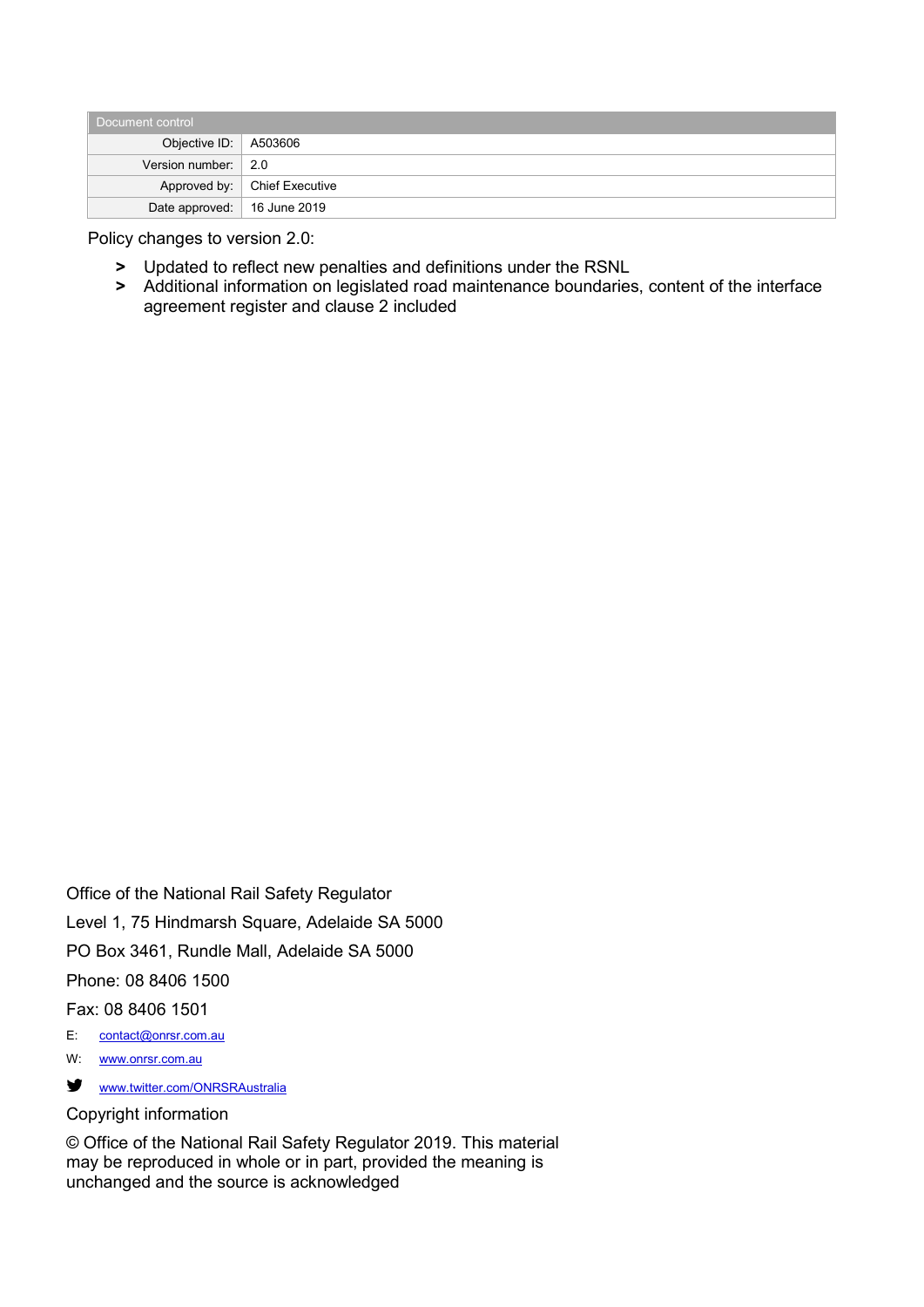# Table of contents

| 1           |     |                                                                            |  |  |
|-------------|-----|----------------------------------------------------------------------------|--|--|
| $\mathbf 2$ |     |                                                                            |  |  |
| 3           |     |                                                                            |  |  |
| 4           |     |                                                                            |  |  |
| 5           |     |                                                                            |  |  |
|             | 5.1 |                                                                            |  |  |
|             | 5.2 |                                                                            |  |  |
|             | 5.3 |                                                                            |  |  |
|             | 5.4 |                                                                            |  |  |
|             | 5.5 |                                                                            |  |  |
|             | 5.6 |                                                                            |  |  |
| 6           |     |                                                                            |  |  |
|             | 6.1 |                                                                            |  |  |
|             | 6.2 |                                                                            |  |  |
|             | 6.3 |                                                                            |  |  |
|             | 6.4 | Clauses 4, 5, 6 & 7 - Identification, assessment and management of risk  8 |  |  |
|             | 6.5 |                                                                            |  |  |
|             | 6.6 |                                                                            |  |  |
|             | 6.7 |                                                                            |  |  |
|             | 6.8 |                                                                            |  |  |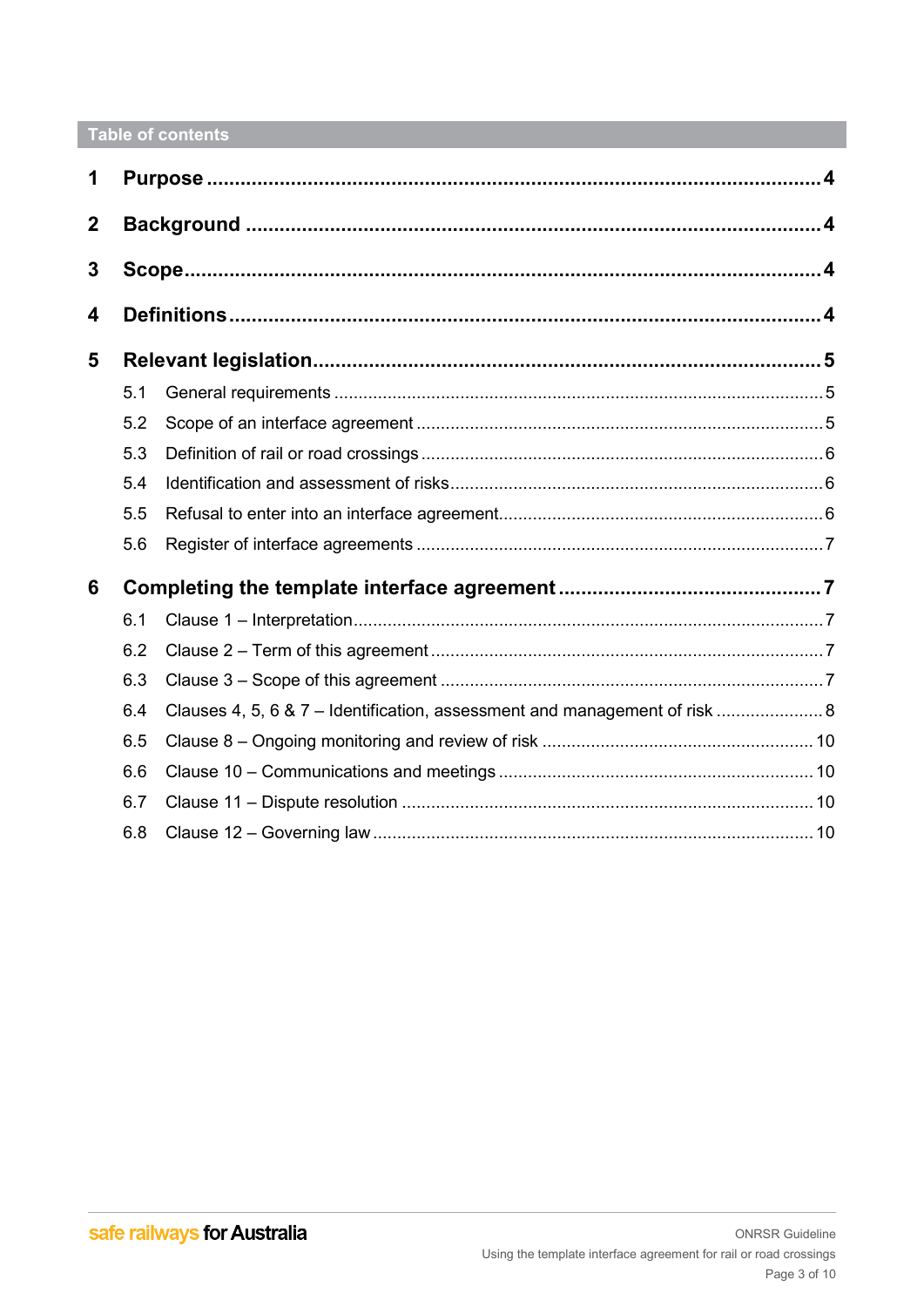#### <span id="page-3-0"></span>**1 Purpose**

The purpose of this document is to provide guidance to rail infrastructure managers and road managers in meeting their obligations to enter into interface agreements for rail or road crossings on public and private roads under Part 3, Division 6 of the Rail Safety National Law (RSNL).

This guideline is to be read in conjunction with the Office of the National Rail Safety Regulator's (ONRSR) Template Interface Agreement which is available on the ONRSR website at [www.onrsr.com.au/operations/safety-management/interface-coordination.](http://www.onrsr.com.au/operations/safety-management/interface-coordination)

The ONRSR Template Interface Agreement has been specifically developed to meet the requirements set out in the definition of interface agreement in section 105 of the RSNL. It provides for rail infrastructure managers and road managers to agree on measures to manage risks to safety arising from one or more rail or road crossings in sections 107 and 108 of the RSNL.

It is not mandatory to use the ONRSR Template Interface Agreement when entering into an interface agreement.

As the purpose of entering into an interface agreement is for the parties to fulfil their respective legislative obligations in relation to the same under the RSNL, it is recommended that if clauses are added to or deleted from the ONRSR Template Interface Agreement parties seek independent legal advice to ensure that they comply with the RSNL.

#### <span id="page-3-1"></span>**2 Background**

The purpose of the interface coordination provisions of the RSNL is to ensure that all rail transport operators (i.e. rail infrastructure managers and rolling stock operators) and road managers identify risks to safety arising from rail or road crossings, determine measures to manage, so far as is reasonably practicable, those risks and seek to enter into interface agreements to manage the risks.

The provisions are intended to ensure that risks arising from rail or road crossings are identified and that accountabilities for risk control measures are clearly articulated.

#### <span id="page-3-2"></span>**3 Scope**

Section 106 of the RSNL requires that rail transport operators (i.e. rail infrastructure managers and rolling stock operators) must seek to enter into interface agreements with other rail transport operators to manage the risks to safety arising from their railway operations.

This guideline does not apply to rail transport operators who enter into interface agreements with other rail transport operators.

Further, this guideline does not apply to the obligation of rail infrastructure managers and road managers to identify risks to safety arising from the existence of road infrastructure of a prescribed public road under section 107 (1) (a) (i) of the RSNL.

#### <span id="page-3-3"></span>**4 Definitions**

Definitions provided by the RSNL and the National Regulations apply within this guideline.

- > **RSNL** means the Rail Safety National Law which has been enacted as a Schedule to the Rail Safety National Law (South Australia) Act 2012 (SA) as it applies in each state and territory. In Western Australia, RSNL means the Rail Safety National Law which has been enacted as mirror legislation in the Rail Safety National Law (WA) Act 2015.
- > **National Regulations** means the Rail Safety National Law National Regulations 2012; or the Rail Safety National Law (WA) Regulations 2015 in Western Australia.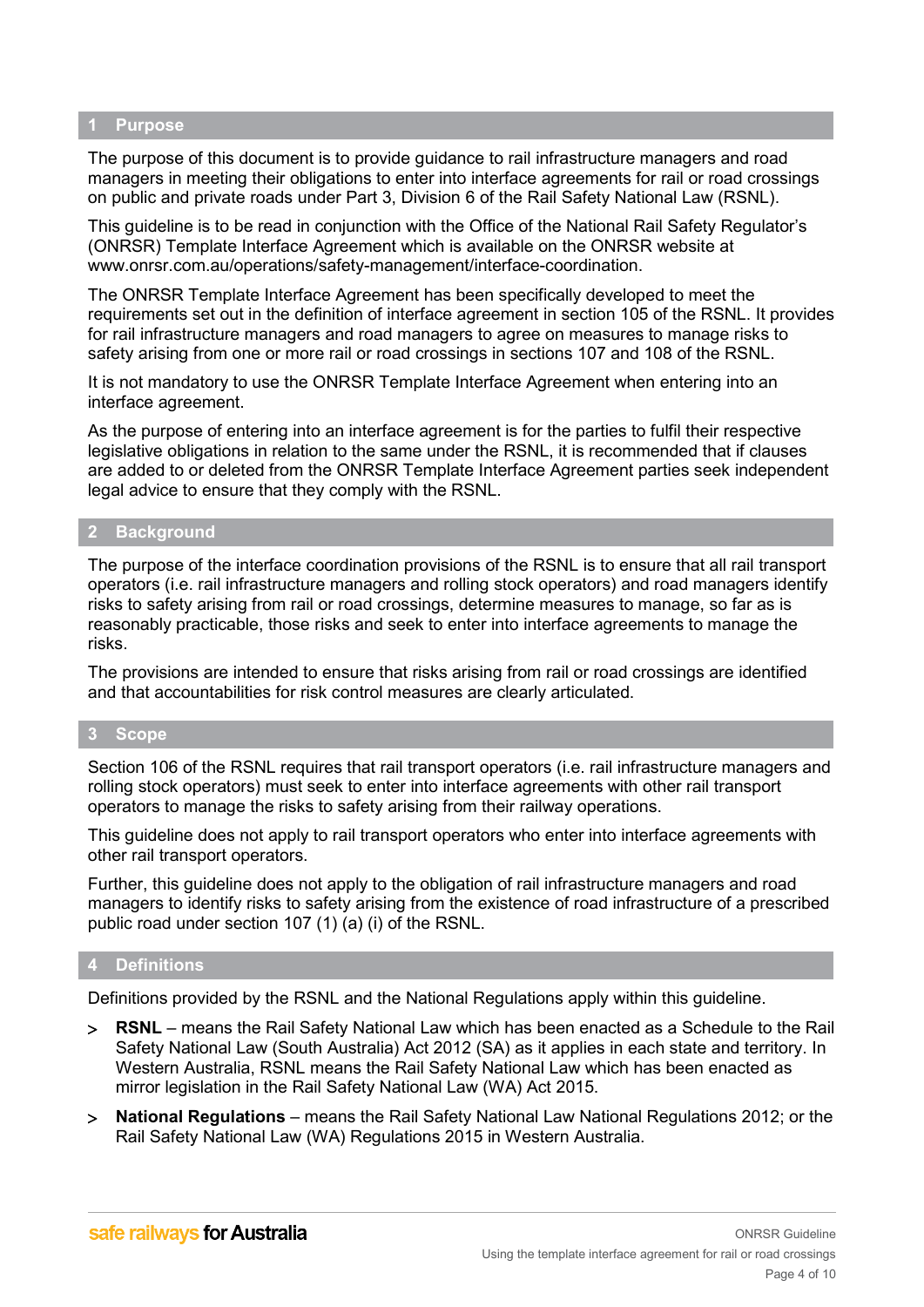The use of the words 'consider' or 'may' indicates an option however the rail infrastructure manager and road manager are free to follow a different course of action provided that it complies with the legislation.

The use of the word 'should' indicates a recommendation of ONRSR; however the rail infrastructure manager and road manager are free to follow a different course of action provided it complies with the legislation.

Use of the words or terms such as 'must' or 'mandatory' indicates a legal requirement exists, where compliance is necessary.

Where terms are not defined within the legislation (section  $4 -$  Interpretation) or regulations, the Macquarie Dictionary definition applies.

#### <span id="page-4-0"></span>**5 Relevant legislation**

This section provides guidance on the legislative requirements relating to interface agreements that are detailed in sections 105 to 111 of the RSNL.

## <span id="page-4-1"></span>**5.1 General requirements**

The RSNL requires that rail transport operators, rail infrastructure managers and road managers must identify risks to safety arising from rail or road crossings, determine measures to manage, so far as is reasonably practicable, those risks and seek to enter into interface agreements to manage the risks.

This guideline applies to rail infrastructure managers and road managers that:

- > Must enter into interface agreements in relation to rail or road crossings on public roads (section 107 of the RSNL).
- > May also be required to enter into interface agreements in relation to rail or road crossings on private roads if the responsible rail infrastructure manager has determined that risks to safety must be managed in conjunction with the relevant road manager. After making this determination, the rail infrastructure manager must advise the road manager of this decision in writing (section 108 of the RSNL).

A rail infrastructure manager is the person who has effective management and control of the rail infrastructure of a railway, whether or not the person owns the rail infrastructure or has a statutory or contractual right to use the rail infrastructure or to control, or provide, access to it.

In relation to a public road, a road manager is defined as the authority, person or body responsible for the care, control or management of the road.

The road manager for a private road is the owner or other person responsible for the care, control or management of the road.

## <span id="page-4-2"></span>**5.2 Scope of an interface agreement**

An interface agreement is a written agreement for managing risks to safety in relation to rail or road crossings (section 105 of the RSNL). As a minimum an interface agreement must include provisions for:

- > Implementing and maintaining measures to manage those risks identified during the risk assessment process.
- > The evaluation, testing and, where appropriate, revision, of those measures.
- > The respective roles and responsibilities of each party to the agreement in relation to those measures.
- > Procedures, by which each party to the agreement will communicate, monitor and determine whether the other party complies with its obligations under the agreement.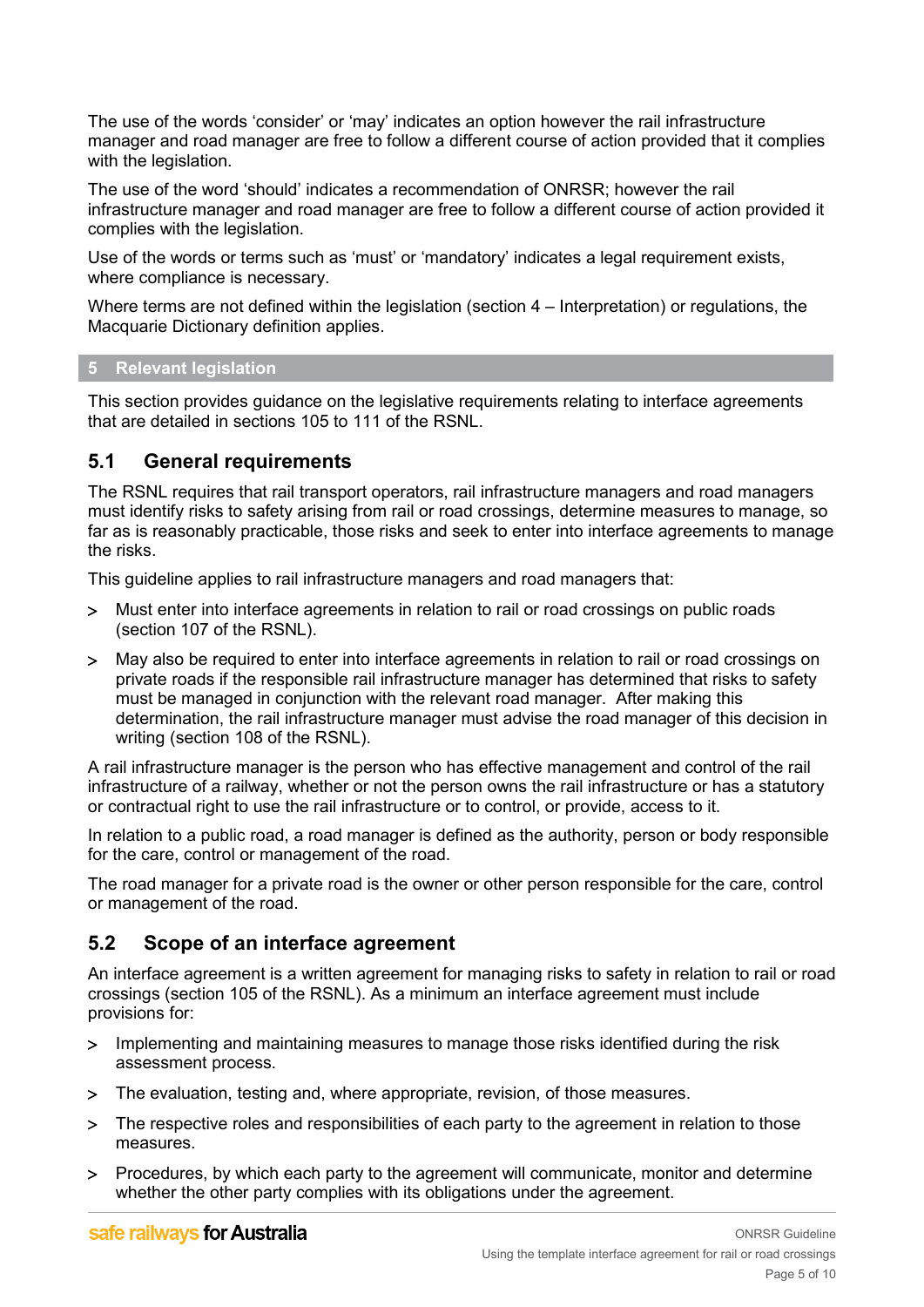- > A process for keeping the agreement under review and its revision.
- > An interface agreement may include multiple interfaces which are managed by the same infrastructure managers. Where the parties manage interfaces of different types (e.g. level crossings and road bridges over railway lines), the parties can decide whether to incorporate multiple interface types into one agreement, or have separate agreements for different types of interfaces.

## <span id="page-5-0"></span>**5.3 Definition of rail or road crossings**

A rail or road crossing includes each of the following:

- (a) a level crossing;
- (b) an area where a road and a tramway meet at substantially the same level, where there is no level crossing sign on the road at all or any of the entrances to the area;
- (c) an area where a footpath or shared path crosses a tramway at substantially the same level, where there is no level crossing sign on the path at all or any of the entrances to the area;
- (d) a bridge carrying a road over a railway;
- (e) a bridge carrying a railway over a road;
- (f) a lane of a road on which rolling stock moves alongside road vehicles on the road.

## <span id="page-5-1"></span>**5.4 Identification and assessment of risks**

Section 109 of the RSNL, requires rail infrastructure managers and road managers to identify and assess risks to safety relating to rail or road crossings (i.e. conduct a risk assessment).

A rail infrastructure manager or road manager may do so by:

- > Itself identifying and assessing those risks.
- > Identifying and assessing those risks jointly with the other party.
- > Adopting the identification and assessment of those risks carried out by the other party.

### <span id="page-5-2"></span>**5.5 Refusal to enter into an interface agreement**

Sections 107 and 108 of the RSNL outline requirements for rail infrastructure managers and road managers to:

- > Identify and assess risks that arise from the interface(s);
- > Determine measure to manage those risks so far as is reasonably practicable;
- > For the purposes of managing those risks, seek to enter into an interface agreement with other relevant infrastructure managers.

Note: managers of private roads are only subject to these requirements if the rail infrastructure manager gives them written notice that the risks need to be managed in conjunction with the road manager.

Failure to comply could incur penalties of up to \$50,000 for an individual or \$500,000 for a body corporate.

Where a rail infrastructure manager or road manager unreasonably refuses or fails to enter into an interface agreement with another person as required under Part 3, Division 6 of the RSNL; or is unreasonably delaying the negotiation of an agreement, the party aggrieved by that delay may make written application under section 110 of the RSNL to ONRSR.

The information provided in such an application should be sufficient to enable ONRSR to determine whether the rail infrastructure manager or road manager is unreasonably refusing or failing to enter into an interface agreement.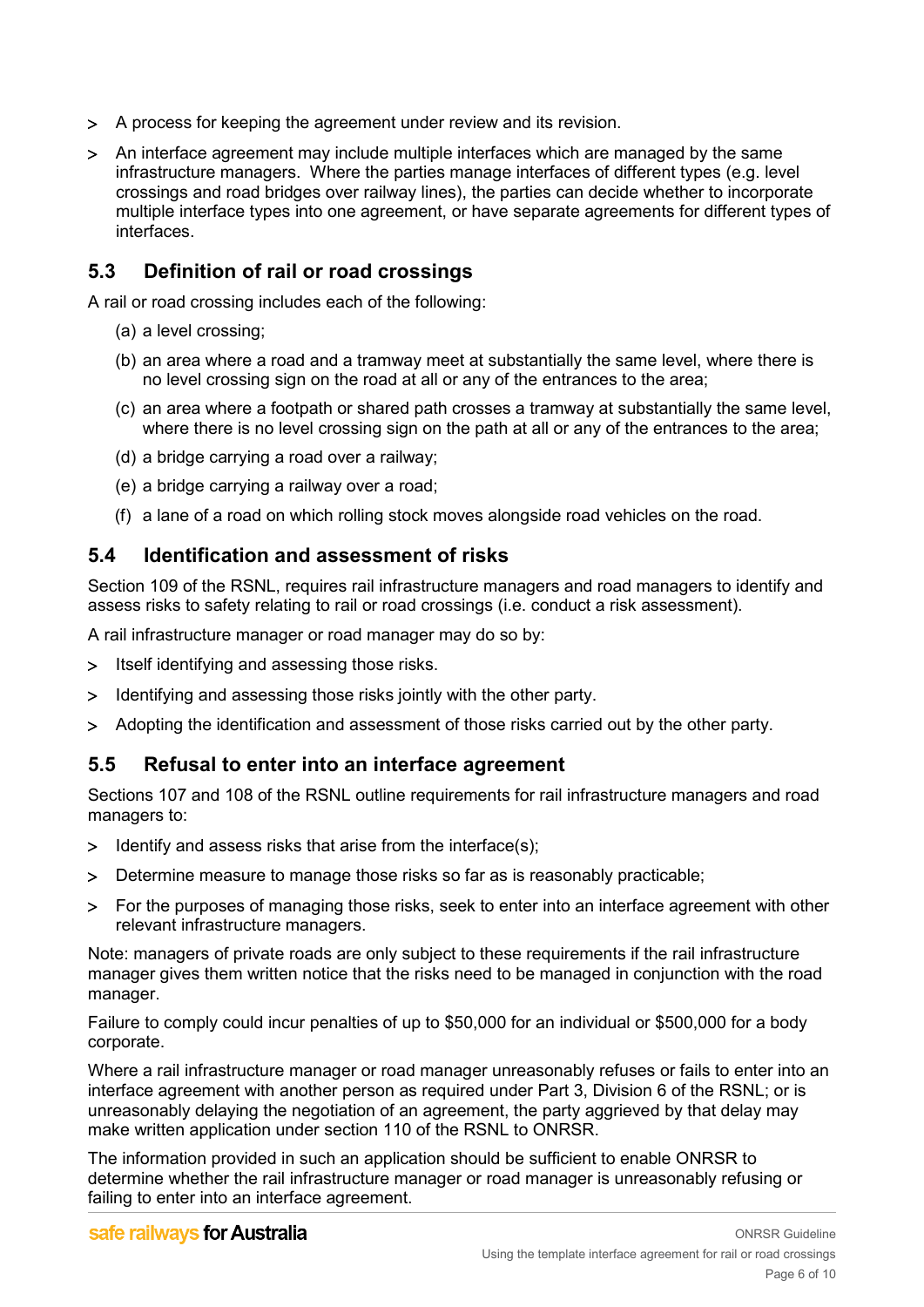If ONRSR is satisfied that a party is unreasonably refusing or failing to enter into an interface agreement, it may by written notice, warn the party of the implications of non-compliance. ONRSR may also by written notice determine the arrangements to apply and direct the parties involved to give effect to those arrangements within a specified time.

Compliance with any direction or notice issued by ONRSR is mandatory and failure to comply could incur penalties of up to \$20,000 for an individual or \$100,000 for a body corporate.

## <span id="page-6-0"></span>**5.6 Register of interface agreements**

In addition to entering into interface agreements to manage risks to safety arising from rail or road crossings, rail infrastructure managers and road managers must each maintain a register that includes:

- **>** interface agreements to which they are a party and
- **>** arrangements determined by ONRSR under section 110 of the RSNL.

As a minimum, ONRSR would expect that the register would include the following information for each agreement:

- **>** Parties to the agreement
- **>** Interfaces included
- **>** Status of the agreement and
- **>** Review timeframe (for signed agreements).

The register may also contain any additional information that the organisation feels is relevant, such as the document number, contact details, notes of discussions, actions to be taken, next meeting dates, or a checklist to track the progress of the agreement from initial contact through drafting, negotiation and signoff. The register may also be split into different pages/sections if appropriate: for example: under development; signed; and under review.

Penalties apply to rail infrastructure managers and road managers for failing to comply with these arrangements under section 111 of the RSNL (i.e. penalties of up to \$5,000 for an individual and \$25,000 for a body corporate).

#### <span id="page-6-1"></span>**6 Completing the template interface agreement**

### <span id="page-6-2"></span>**6.1 Clause 1 – Interpretation**

The RSNL was adopted by participating jurisdictions at various times. Therefore, the definitions contained in clause 1 of the ONRSR Template Interface Agreement have been specifically designed to accommodate any differences in the meaning for the State or Territory where the interface agreement is being made.

For example, the definition of a public road has a different meaning in Tasmania than in the other States or Territories. Therefore, this definition would not be used for an interface agreement being made in South Australia.

### <span id="page-6-3"></span>**6.2 Clause 2 – Term of this agreement**

Parties should agree on the commencement date of the agreement and the minimum notice term required for terminating the agreement. If an agreement is terminated for a reason other than the permanent closure of the railway line or rail or road crossing, then a new agreement will need to be put in place.

### <span id="page-6-4"></span>**6.3 Clause 3 – Scope of this agreement**

Parties should record the names and location of rail or road crossings in schedule 1 together with a detailed description of the infrastructure comprising the rail or road crossing. It is also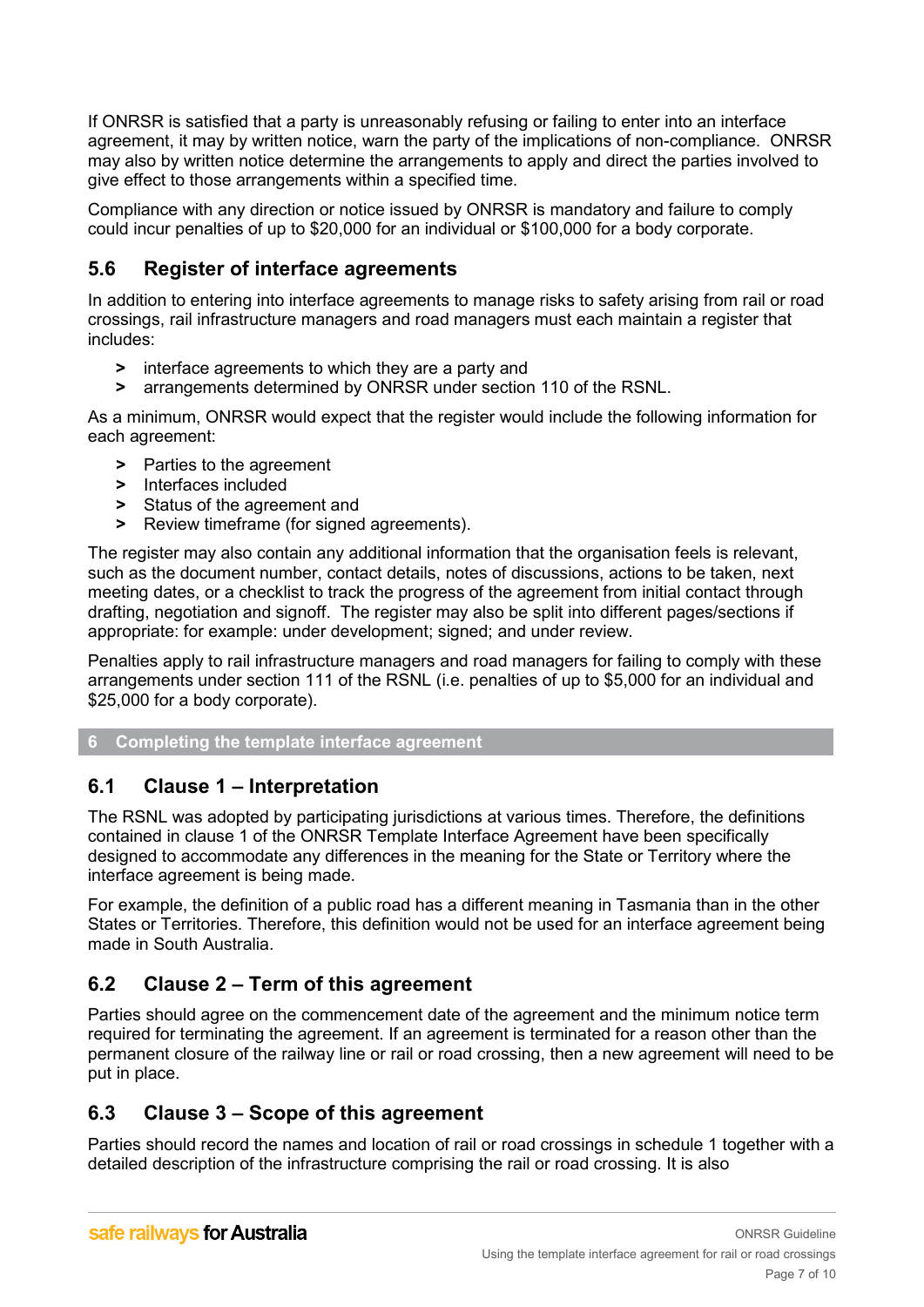recommended that parties provide details of the surrounding physical environment in which the rail or road crossing is located.

Relevant diagrams, photographs, engineering standards, rail network or road rules, and technical or engineering drawings should be attached to or referenced in schedule 1.

Other State and Territory legislation (e.g. the Civil Liability Act 2002 (NSW) and its equivalents in other States and Territories) provide certain civil liability protections for public authorities. ONRSR recommends that the parties seek independent legal advice in relation to any relevant legislation that may impose obligations or provide protections to the parties.

## <span id="page-7-0"></span>**6.4 Clauses 4, 5, 6 & 7 – Identification, assessment and management of risk**

Rail infrastructure managers and road managers must identify, assess and manage risks relating to rail or road crossings so far as is reasonably practicable.

In order for schedule 3 to be completed:

- > Risks to safety that may arise at a rail or road crossing must be identified.
- > A risk assessment must be conducted.
- > Existing and required measures to manage risks (risk controls) so far as is reasonably practicable must be identified.
- > The party responsible for implementing or maintaining risk controls must be identified.
- > The timeframe for implementing risk controls agreed and established.

Note in some jurisdictions, legislation unrelated to the RSNL imposes obligations on railway operators and road managers relating to road maintenance. In Queensland and Tasmania a road manager is responsible for maintaining roads up to 0.6m from the outer rails, while in South Australia, this distance is one metre from the outer rails.

A rail infrastructure manager or road manager who is required to identify and assess risks to safety relating to rail or road crossings may do so by:

- > Itself identifying and assessing those risks.
- > Identifying and assessing those risks jointly with the other party.
- > Adopting the identification and assessment of those risks carried out by the other party.

#### *Instructions for rail infrastructure managers:*

Clauses 4.1 (rail or road crossings on public roads) and 6.1 (rail or road crossings on private roads) of the *ONRSR Template Interface Agreement* should be completed by the rail infrastructure manager. This is a declaration by the rail infrastructure manager stating that a risk assessment of the rail or road crossing has been conducted and how that risk assessment was conducted (i.e. individually, jointly or adopting the road manager's risk assessment).

Clause 6 should only be completed if after conducting a risk assessment, the rail infrastructure manager has determined that risks to safety must be managed in conjunction with the relevant road manager. After making this determination, the rail infrastructure manager must advise the road manager of this decision in writing (clause 6.2).

#### *Instructions for road managers:*

Clauses 5.1 (rail or road crossings on public roads) and 7.1 (rail or road crossings on private roads) of the *ONRSR Template Interface Agreement* should be completed by the road manager. This is a declaration by the road manager stating that a risk assessment of the rail or road crossing has been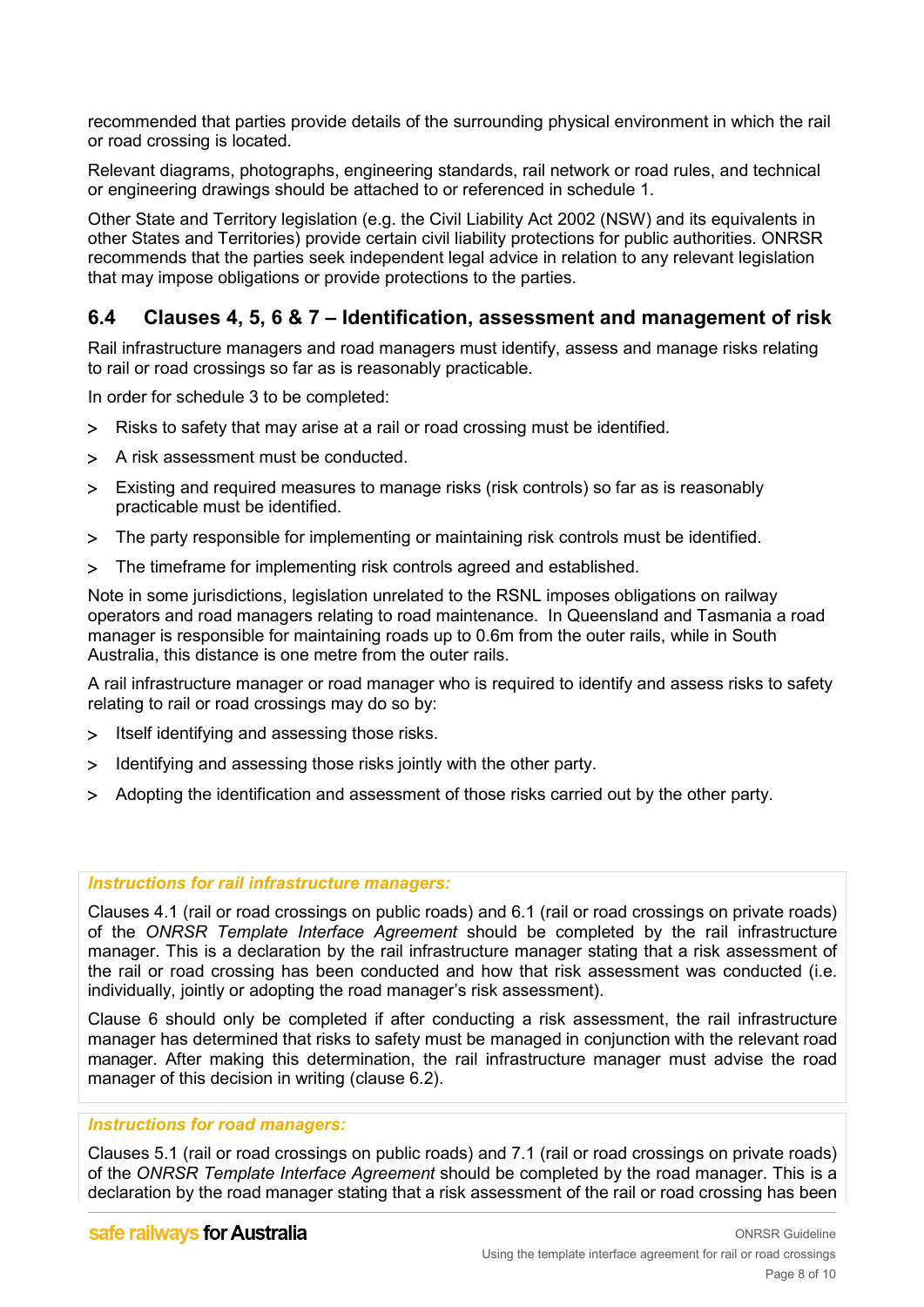conducted and how that risk assessment was conducted (i.e. individually, jointly or adopting the rail infrastructure manager's risk assessment).

Clause 7 should only be completed if the responsible rail infrastructure manager for the rail or road crossing has advised the road manager in writing that the risks to safety must be managed in conjunction with the relevant road manager.

Risks that may occur over the life cycle of rail or road crossings and those that may occur due to changes in the use of the rail or road crossing should be identified.

Life cycle phases of rail or road crossings include:

- > Installation of a new rail or road crossing.
- > Maintenance of an existing rail or road crossing.
- > Providing new controls at an existing rail or road crossing.
- > Substituting one type of road or rail crossing with another e.g. replacing a level crossing with a bridge.
- > Closure of a rail or road crossing.

Changes in the use or application of the infrastructure that should be considered include:

- > Changes in rail speed, usage or any other change to rail traffic, including type and / or volume of rail traffic.
- > Changes in rail infrastructure.
- > Changes in road speed, usage or any other change to road traffic, including type and/or volume of road traffic.
- > Changes in road infrastructure.
- > Changes in both road and rail traffic.
- > Degraded operations.

Rail infrastructure managers and road managers should refer to ISO31000 for guidance on risk management methodologies.

When identifying risk controls, parties should consider in the following order:

- **1** Elimination of the risk.
- **2** Substituting the hazard with a safer alternative.
- **3** Isolating the hazard from people.
- **4** Reducing the risk through engineering controls.
- **5** Reducing exposure to the hazard using administrative controls (for example, by following safe work procedures or providing appropriate training, instruction or information).
- **6** Using personal protective equipment.

It may be appropriate to use a combination of controls to manage risk.

New, required risk controls may be identified through the process of identifying and assessing safety risks. Where these risk controls cannot be immediately implemented, a timetable for their implementation should be agreed and recorded.